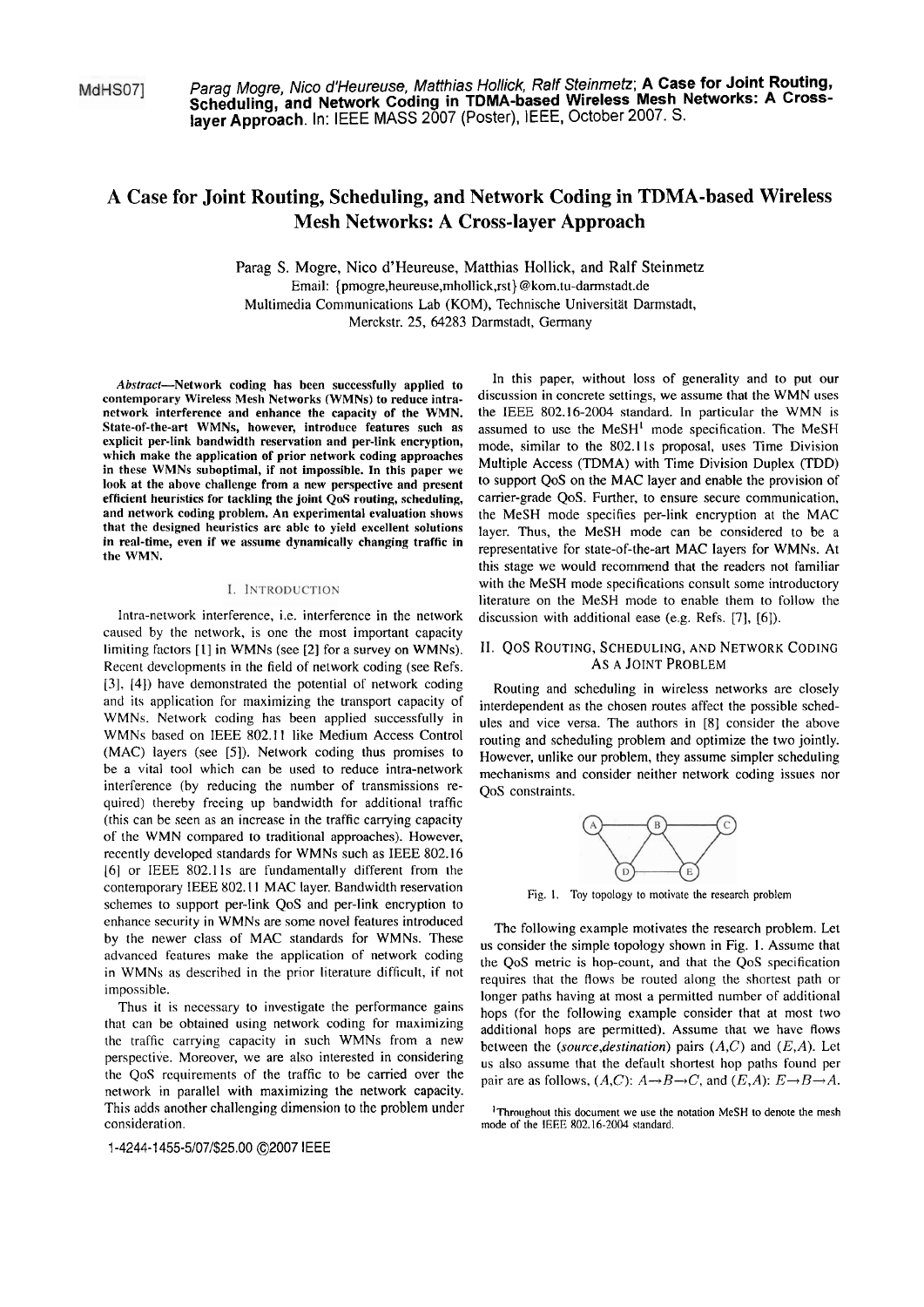In the above constellation, the routes make heavy use of the highly-connected node  $B$  leading to quite a large number of blocked links per transmission to or from node B. **A**  transmission scheduled on a given link is said to block other links if no simultaneous transmissions may be scheduled for the lattcr links. The more the number of links blocked the fewer the number of slots available for scheduling additional data transmissions in parallel on other links. This implies a reduced data carrying capacity for the network.

On the other hand, if we have encrypted links as in the MeSH mode (i.e. transmissions on a link can be decoded only by the intended receiver(s)), it is obvious that it is not possible to deploy network coding even in the simple "Alice $\leftrightarrow$ Relay $\leftrightarrow$ Bob" configuration used as a motivational example by the authors in *[5].* Thus, no gain can be obtained from the deployment of network coding in the WMN.

In Summary, using the best (shortest) QoS paths may lead to high intra-network interference and it is also not possible to optimally utilize the potential of novel mechanisms such as network coding, which otherwise may help to enhance the traffic carrying capacities of the network (sec Refs. *[5],* [3]).

In the above example, considering the QoS constraints, the network provider may decide to reroute some (or all) the flows to achieve (1) less interference, i.e. lower number of blocked links (or less number of timeslots in a TDMA System to support the same traffic), and (2) enable opposing traffic flows so that even in the presence of encrypted links, simple network coding in the "Alice↔Relay↔Bob" configuration can be supported, thereby further freeing up timeslots for transmission. This is the core motivation for the work presented here.

To illustrate this we will further use the above examplc. Considcr thai **we** now havc thc samc Ilows, howcvcr, we now route them as follows,  $(A,C)$ :  $A\rightarrow D\rightarrow E\rightarrow C$ , and  $(E,A):E\rightarrow D\rightarrow A$ . Here, the flow  $(A,C)$  no longer uses the shortest path, but still a path permitted by the QoS requirements. However, by this rerouting, we have now avoided the highly-connected node  $B$ , and simultaneously enabled the use of network coding in the "Alice $\leftrightarrow$ Relay $\leftrightarrow$ Bob" configuration " $A \rightarrow D \rightarrow E$ ". We see that a naïve approach optimizing routing, network coding, and scheduling scparately, is not optimal. Scheduling also needs to be considered simultaneously as one needs to check that a transmission schedule can be computed for the network such thai the traffic demands are met. Thus, we see that if one jointly considers the routing, schedule and network coding it is possible to enhance the throughput of the network without neglecting the QoS constraints.

In the next section we present our solution approach to address the above issue in state-of-the-art WMNs such as those based on the MeSH mode.

# **111. JOINT NEAR-OPTIMAL ROUTING, SCHEDULING, AND** NETWORK CODING

The solution we present is tailored to suit the needs of state-of-the-art WMNs using TDMA/TDD and deploying perlink encryption similar to the MeSH mode specification. We modeled thc problem as a Mixed Integer Programming (MIP)

problem and used GLPK [9] to solve it. For small problem sizes, (few nodes, fcw traffic flows, and only a few timeslots per frame), results are obtained within an acceptablc duration of time. However, even for moderate network sizes, (e.g. 16 nodes with more than *5* flows and more than 10 timeslots). the time required to compute the solution was more than 24 hours, which is not acceptable for online, runtime optimization. Our goal is to optimize, in real-time; routing, schcduling, and network coding jointly in presence of changing traffic demands.

We therefore designed a heuristics based solution to the above problem. We split the problem into three parts (I) QoS Route Preselection (QoSRPS) (2) Optimum QoS Route Combination (OptQoSRC) and (3) Maximal Scheduling (MaxSch). Due to space limitations we only present an overview of each heuristic. Our solution framework assumes the presence of a special node (hereafter referred to as MBS) which is responsible for periodically reviewing the traffic situation in the WMN and using the heuristics for the problems  $(1-3)$ to optimally manage the bandwidth. In WMNs using thc MeSH mode this node will typically be the mesh base station, which is also responsible for admission control and allowing new flows in the network. Thus, this node will periodically receive information about the QoS requirements and the traffic demand. We next highlight the role of each of the above  $(1-3)$ heuristics. All the heuristics are run by the MBS.

# **QoSRPS Heuristic:**

At the MBS, information about the QoS requirements of flows is used to precompute a set of feasible routes per flow. QoSRPS introduces a Parameter (dynamically settable by the network operator) limiting the number of routes computed per flow.

# **OptQoSRC Heuristic:**

The MBS uses the information it has and the routes computed using QoSRPS to find an optimal tuple of routes, at most one route per flow in the network. No route may be found for a flow if it is not schedulable. The heuristics OptQoSRC and MaxSch work together, with MaxSch being used as a subroutine by OptQoSRC to check the schedulability of flows for the selected tuple of routes. The OptQoSRC heuristic is parametrizable and the network operator can influence the computing time available to OptQoSRC for finding an optimal combination of routes - optimal with respect to QoS, number of blocked links, and the timeslots which can be additionally saved due to gained network coding opportunities. Intemally, the OptQoSRC heuristic uses a binary search mechanism to find a set of routes for a subset of flows which can be scheduled optimally.

#### **MaxSch Heuristic:**

The MaxSch heuristic computes a maximal schedule for the given set of flows, their individual traffic demands, and their corresponding routes selected by the OptQoSRC hcuristic. Our MaxSch heuristic is similar to the approach presented in [10] and additionally considers network coding.

The WMN can use any routing protocol to populate routing tables at individual nodes. The MBS sends routing table